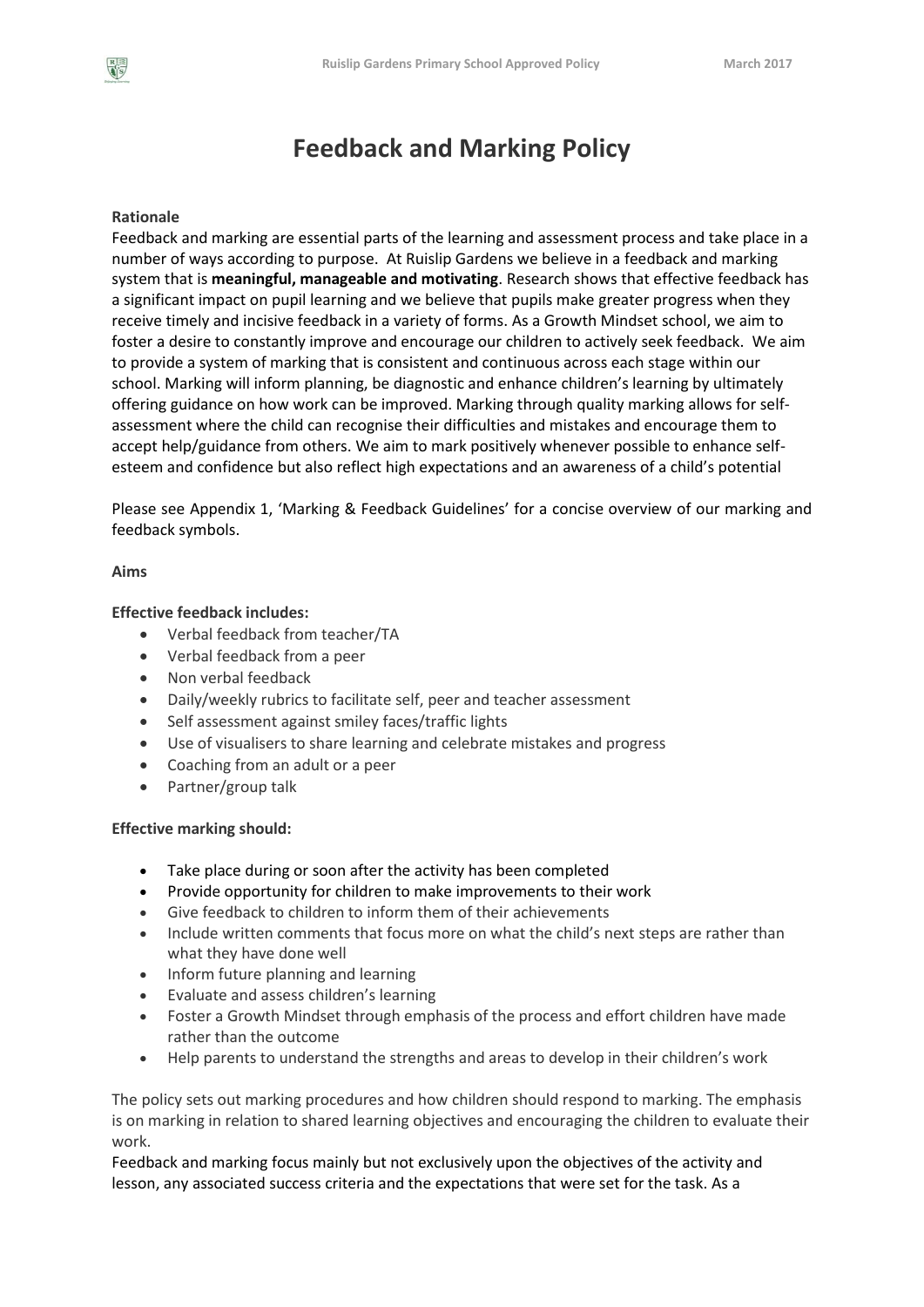secondary focus, feedback and marking will address associated skills and understanding (e.g. spelling, punctuation, checking arithmetic)

# **Types of Marking**

# **Peer and Self Assessment** : **Giving an Improvement Suggestion**

Peers will mark in blue and Self marking will be in purple.

An improvement suggestion is written/asked for by self/another child to help the child. It is essential to let the child know how to make the specific improvement. There are three main types of improvement prompts:

- The reminder prompt simply reiterates the learning objective
- The scaffolded prompt involves the child making a suggestion on what could be written
- The example prompt models a choice of possible improvements, but asks if the child has an idea of his or her own

We will ensure that time is allocated within the teaching week for pupils to respond to their written /oral comments by themselves or their peers in order they can act upon the development points.

## **Verbal Feedback**

It is important for all children to have oral feedback from a teacher depending on the task. This dialogue should focus upon next steps as well as acknowledging successes and  $\sum$  will be put in the pupil's book. **V**

Children must also have the opportunity to receive regular verbal feedback from their peers but must be taught how to do this effectively. Swapping books and using visualisers as a whole class are effective ways of facilitating this. Children must be taught how to use the language of constructive feedback to include a detailed description of what the child has done well as well as precise next steps. Opportunities for this should be planned in to the weekly curriculum.

Verbal feedback can be used by adults and children alike to foster a growth mindset through comments such as:

- "I noticed you never gave up when you found this tricky"
- "Well done for identifying this mistake and correcting it independently"
- "I wonder how you could make this sentence even more effective than it is"

## **Acknowledgement Marking**

There may be times when a pupil marks their own work, such as after a timetables test or a spelling test. A tick will be used to acknowledge the marking completed by the pupil. Staff may also use a stamper or sticker to praise a piece of work and acknowledge effort made.

## **Written Marking by Staff**

# **Procedures for Written Marking by Staff**

- Teachers should mark in red.
- **•** Teaching assistants should mark in green.
- Student teachers mark in blue.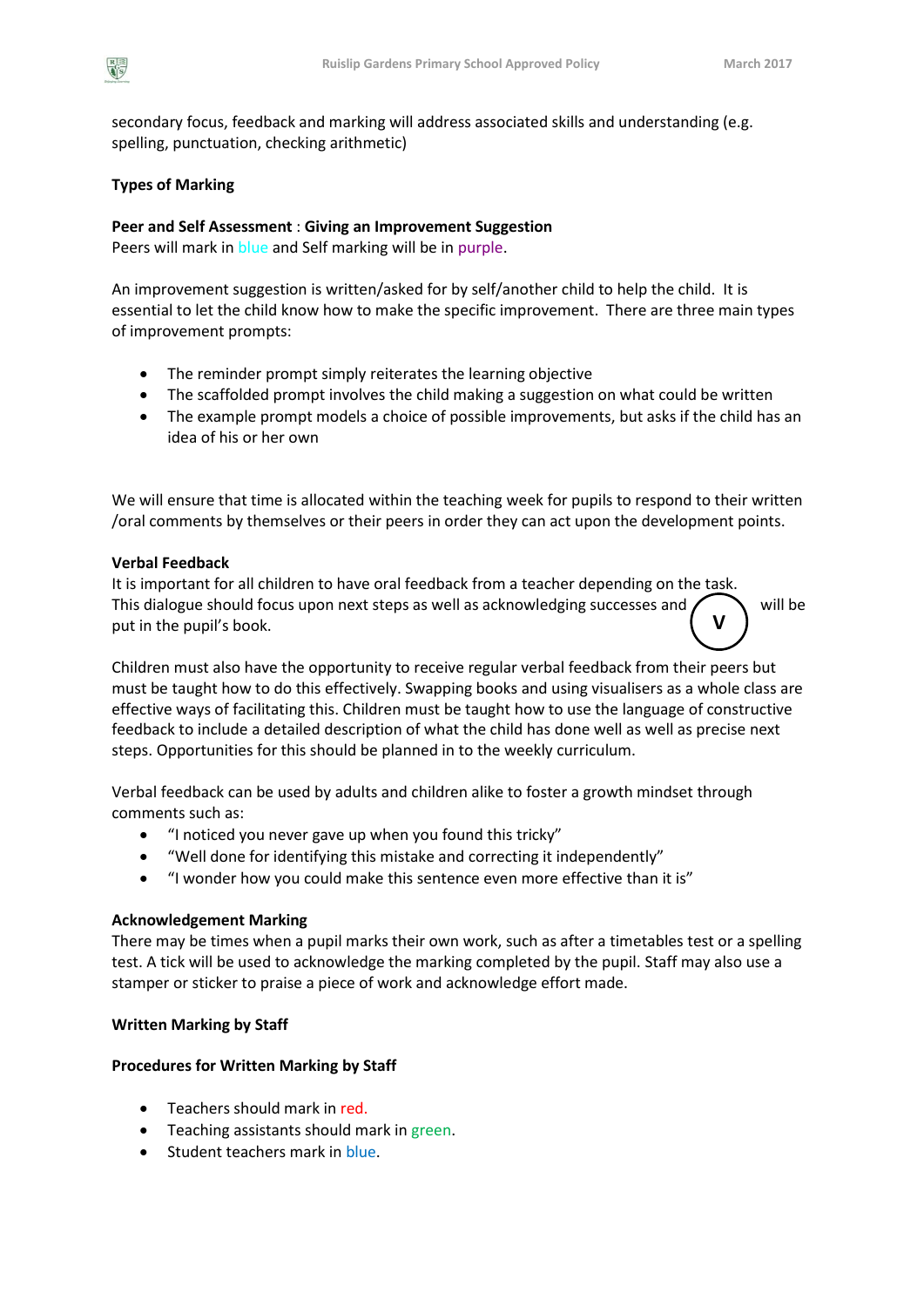- The well matched Learning Objective (L.O.) should be clear on the piece of work this should be written by an adult if necessary.
- Highlighting should be used if required as below:

L.O. achieved Working towards L.O. L.O. not met

Comments are only required following pieces of extended writing or at least once a week in Mathematics or English.

The following symbols are used across the school:



 $\frac{R}{\frac{1}{2}S}$ 

Indicating verbal feedback has been given



**Next steps** must be provided twice a week in English and Mathematics and at least once in a unit of work in Foundation Subjects and Science. They also need to be provided at the end of a piece of long/ key writing. They should focus on 'closing the gap' and provide pupils with the opportunity to address any elements of the success criteria that they did not achieve during the lesson. Depending on the child's performance next steps should either correct, consolidate or extend the learning and should be used to promote mathematical reasoning.



Indicates a basic skills target not relating to the LO that is marked off the target card with a sticker and date. A 'T' in a book can refer to either a target that needs addressing or a target completed.

- Marking will be completed on a daily basis or when a piece of work is completed
- Time will be spent with the child to ensure comments and feedback and any next steps or targets are understood.
- Any marking or comments will be completed in neat and legible handwriting, and where possible adults will use the Nelson Cursive Script.

At the end of each lesson, the following symbols may be used to show the level of support given to the children.

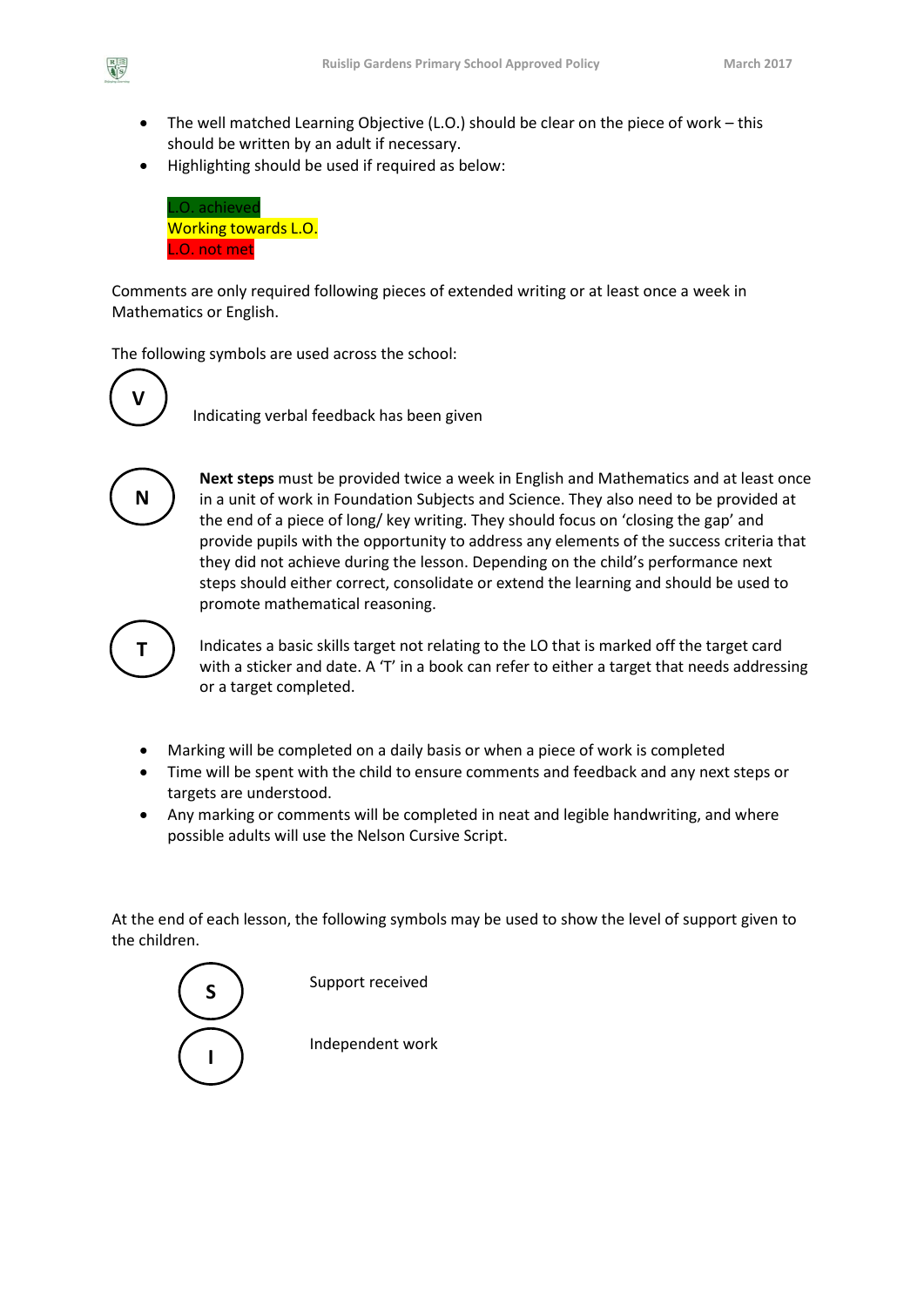

# **Stampers and Stickers**

Effective feedback and marking acknowledges effort and promotes good self-esteem however staff should consider how and when to praise in order to promote a growth mindset:

*"Children with low self-esteem could be harmed if they are lavished with too much praise… for doing things well. Inflated praise can lead to their worrying they will have to reach the same standard in future tasks." (Brummelman et al)*

Teachers have therefore been provided with the following resources:

- 'Well done your next step is' stamper to avoid wasting time writing 'empty' praise comments and to focus comments towards moving the learning on.
- 'You used your growth mindset!' stampers to be used when children have shown particularly good effort or resilience when faced with a difficulty.
- Growth mindset stickers to demonstrate when children have shown creativity, learnt from mistakes, taken risks, put in outstanding effort, explored learning and embraced a challenge.
- Staff may also use their own stampers or stickers to save time on praise words and to promote a Growth Mindset.

# **Procedures for Writing, Spelling and Grammar**

- Use 'highlighting', plus the following:
- Success Criteria for pupil and teacher assessment *when completing the final/ extended piece of writing at the end of a unit.*
- Following the final piece of writing in a unit of work, a **feedback lesson** must be planned for verbal feedback and opportunities for children to review feedback and make any improvements.
- Key high frequency spellings and grammar must be marked in writing across all curriculum areas.
- Incorrect **spelling** should be indicated by 'sp' and reviewed as appropriate to the child's ability (e.g. HA may look up in dictionary and correct; LA may be given spelling)

In Quality Feedback:

- Marking will focus on what the children are learning and trying to improve
- Marking focuses on specific taught items: concepts, skills and knowledge, so that the feedback encourages development of the learning, rather than on application learning objectives, such as writing a whole story or designing an experiment, where summary feedback is more appropriate.
- Marking is only of value if comments are read and/or responded to/ regarded.
- Ideally marking should become a part of the developing dialogue resulting in pupil progress for examples, a pupil writes, the writing is marked away from the pupils and in his/her subsequent work, the pupil incorporates suggestions. This is best done during a unit of work e.g formative rather than summative.

## **Procedures for Mathematics**

Use 'highlighting', plus the following:

- $\bullet$  Use a for correct work.
- Use a ? for a query.
- Use a small 'c' when a correction is required.